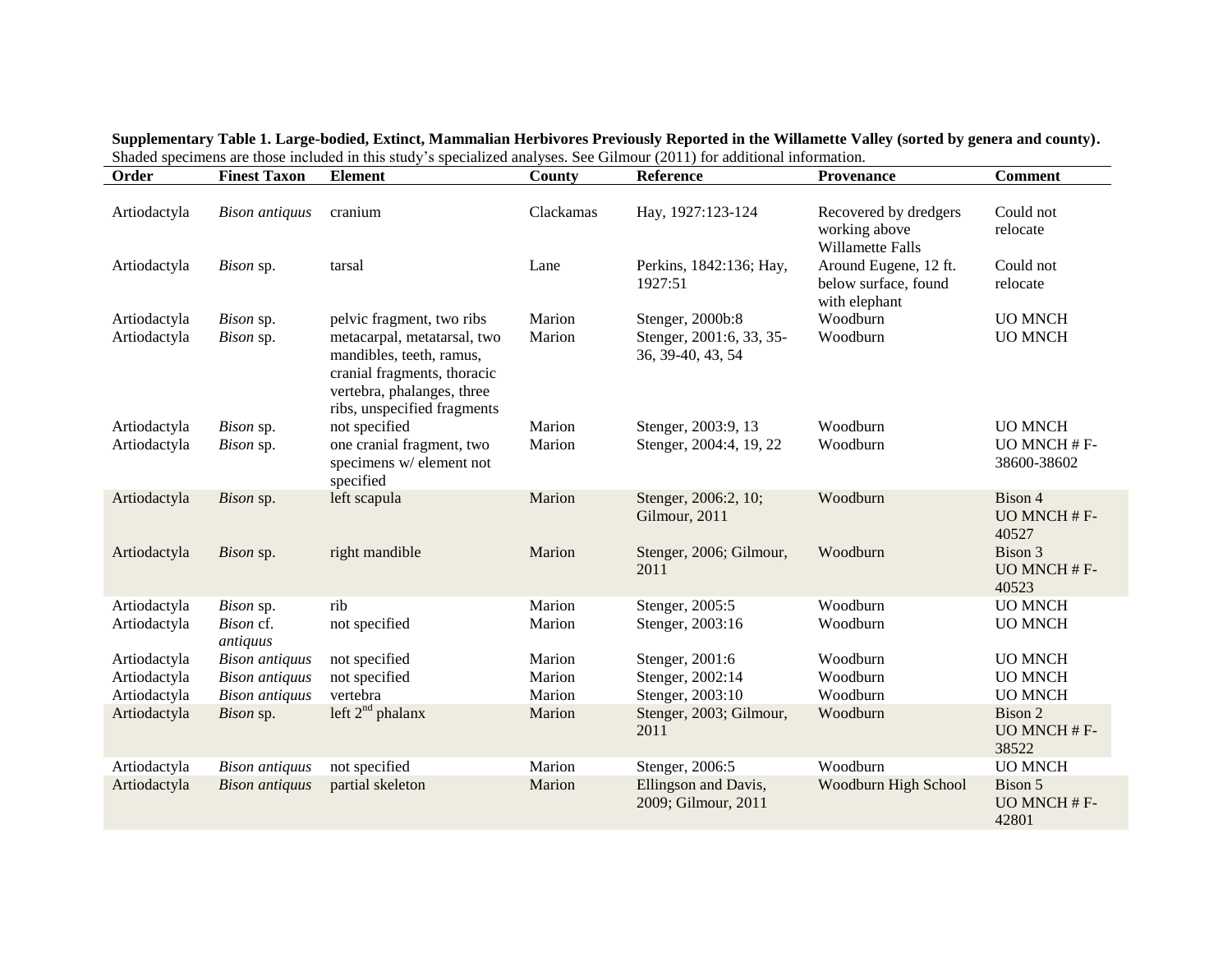| Hillsboro<br>Webb, 1975; Gilmour,<br>Bison 1<br>Artiodactyla<br><b>Bison</b> antiquus<br>cranium, right femur<br>Washington<br>2011<br><b>UO MNCH #s</b><br>F-29240, F-                                                                                                  |  |
|--------------------------------------------------------------------------------------------------------------------------------------------------------------------------------------------------------------------------------------------------------------------------|--|
| 29244-29246, F-<br>29248-29255                                                                                                                                                                                                                                           |  |
| Yamhill<br>McMinnville<br>Artiodactyla<br>left (distal) tibia<br>Bonnichsen et al., 2002;<br>Private<br>Bison sp.<br>Gilmour, 2011<br>collection                                                                                                                         |  |
| Stenger and Fitzsimons,<br>McMinnville<br>Private<br>Artiodactyla<br><b>Bison</b> antiquus<br>right femur, cervical vertebra<br>Yamhill<br>2007:4-5, 9, 14; Gilmour,<br>collection<br>2011                                                                               |  |
| Marion<br>Woodburn<br>tibia<br>Stenger, 2003:18<br>F-38509<br>Artiodactyla<br>Camelops sp.                                                                                                                                                                               |  |
| McCornack, 1914:16;<br>In Portland at No. 3<br>Could not<br>Artiodactyla<br>Camelops sp.<br>tooth<br>Multnomah<br>Hay, 1927:102<br>reservoir, City Park at<br>relocate<br>depth of 41 ft.                                                                                |  |
| Clackamas<br>In Gladstone, 0.5 miles<br>Could not<br>Equus sp.<br>McCornack, 1914:16;<br>Perissodactyla<br>tooth<br>Hay, 1927:69<br>from a bridge at depth of<br>relocate<br>25 ft.                                                                                      |  |
| upper right $2nd$ molar<br>Mattoon farm 8 miles<br>McCornack, 1914:16;<br>Could not<br>Perissodactyla<br>Equus sp.<br>Lane<br>Hay, 1927:70<br>west of Eugene<br>relocate                                                                                                 |  |
| upper right $1st$ or $2nd$ molar<br>Linn<br>McCornack, 1914:16;<br>Could not<br>Perissodactyla<br>Equus sp.<br>Hay, 1927:70<br>relocate (Hay,<br>1927 specimen<br>#340)                                                                                                  |  |
| lower left molar<br>Linn<br>Could not<br>McCornack, 1914:16;<br>Perissodactyla<br>Equus sp.<br>Hay, 1927:70<br>relocate (Hay,<br>1927 specimen<br>#342)                                                                                                                  |  |
| Marion<br>Woodburn<br>not specified<br>Stenger, 2002:14<br><b>UO MNCH</b><br>Perissodactyla<br>Equus sp.<br>Woodburn<br>two specimens, elements not<br>Marion<br>Stenger, 2003:18, 19<br>UO MNCH # F-<br>Perissodactyla<br>Equus sp.<br>specified<br>37963 & F-<br>38544 |  |
| Marion<br>Woodburn<br>Perissodactyla Equus sp.<br>terminal phalanx<br>Stenger, 2003; Gilmour,<br>Horse 1<br>2011<br>UO MNCH # F-<br>37000                                                                                                                                |  |
| Marion<br>Stenger, 2003:5, 21;<br>Woodburn<br>Horse 2<br>Perissodactyla Equus sp.<br>astragalus                                                                                                                                                                          |  |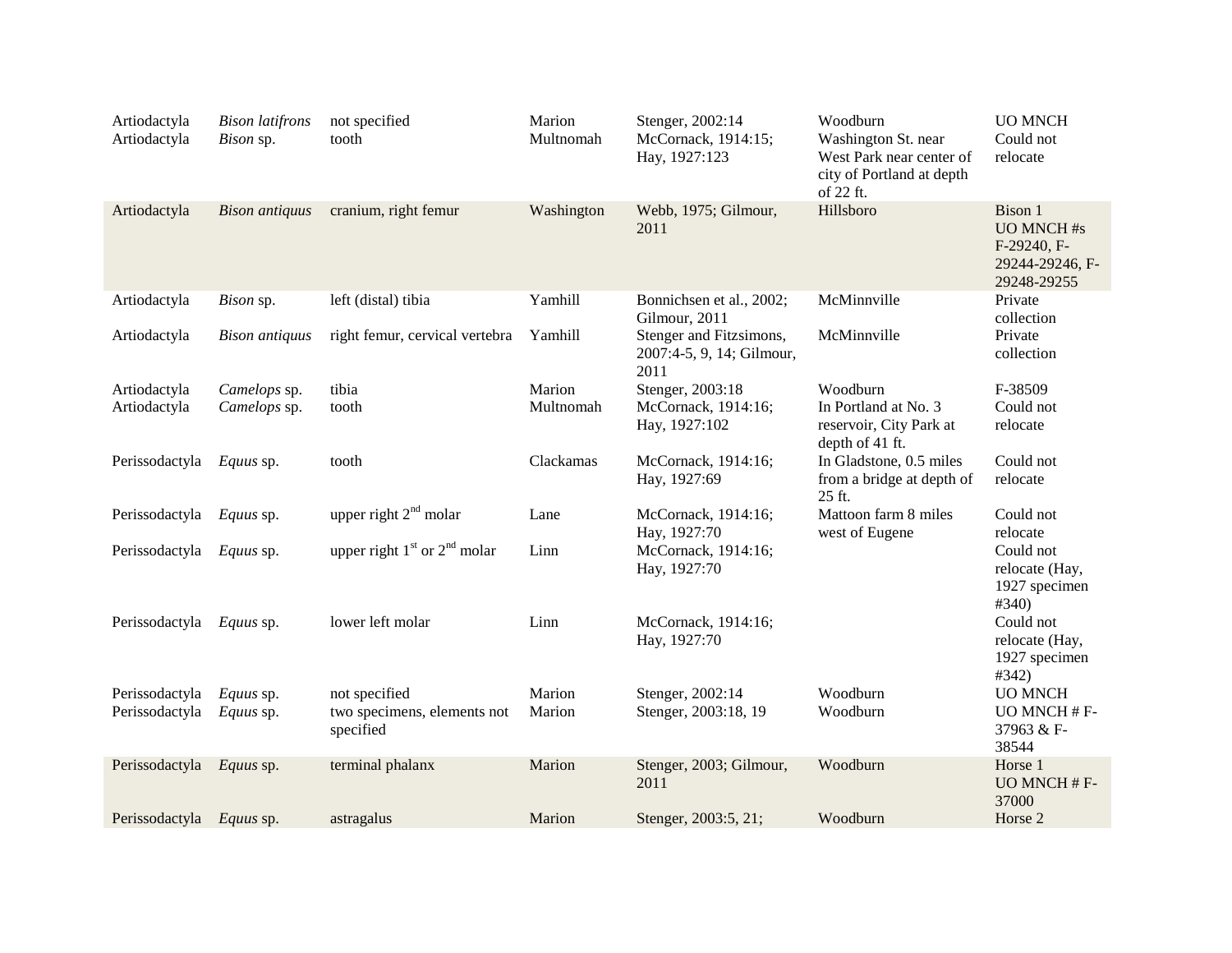|                          |                  |                               |            | Gilmour, 2011         |                                      | UO MNCH # F-<br>38518 |
|--------------------------|------------------|-------------------------------|------------|-----------------------|--------------------------------------|-----------------------|
| Perissodactyla Equus sp. |                  | tooth                         | Yamhill    | McCornack, 1914:16;   | On the locks of the                  | Could not             |
|                          |                  |                               |            | Hay, 1927:70          | Yamhill River near                   | relocate              |
|                          |                  |                               |            |                       | Dayton                               |                       |
| Perissodactyla           | Equus            | upper left $2nd$ premolar     | Yamhill    | McCornack, 1914:16;   | 2 1/2 miles sw of Dundee             | Could not             |
|                          | pacificus        |                               |            | Hay, 1927:69          | in Section 3, lot 4,                 | relocate (Hay,        |
|                          |                  |                               |            |                       | Township 4 South,                    | 1927 specimen         |
|                          |                  |                               |            |                       | Range 3West                          | #466)                 |
| Perissodactyla           | Equus            | upper right $3rd$ or $4th$    | Yamhill    | McCornack, 1914:16;   | Near Newberg, 12 ft.                 | Could not             |
|                          | pacificus        | premolar                      |            | Hay, 1927:69          | below bed of Willamette              | relocate (Hay,        |
|                          |                  |                               |            |                       | River                                | 1927 specimen         |
|                          |                  |                               |            |                       |                                      | #344)                 |
| Proboscidea              | <b>Mammut</b>    | upper left hindmost molar     | Clackamas  | Hay, 1927:19          | Near Oregon City                     | Could not             |
|                          | americanum       |                               |            |                       |                                      | relocate              |
| Proboscidea              | <b>Mammut</b>    | not specified                 | Marion     | Stenger, 2002:14      | Woodburn                             | <b>UO MNCH</b>        |
|                          | americanum       |                               |            |                       |                                      |                       |
| Proboscidea              | Mammut           | tusks                         | Linn       | McCornack, 1914:14    | Ne corner of Broadalban              | Could not             |
|                          | americanum       |                               |            |                       | and 2 <sup>nd</sup> Streets, Albany, | relocate              |
|                          |                  |                               |            |                       | at depth of 8 ft.                    |                       |
| Proboscidea              | <b>Mammut</b>    | tusk                          | Linn       | McCornack, 1914:14    | At Mill Race in southern             | Could not             |
|                          | americanum       |                               |            |                       | suburbs of Albany                    | relocate              |
| Proboscidea              | Mammut           | tusk fragments                | Linn       | McCornack, 1914:14    | 2 blocks east of                     | Could not             |
|                          | americanum       |                               |            |                       | intersection of Broadway             | relocate              |
|                          |                  |                               |            |                       | and 2 <sup>nd</sup> Streets, Albany  |                       |
| Proboscidea              | Mammut           | partial skeleton              | Washington | Addington, 2006;      | Tualatin                             | Mastodon 1            |
|                          | americanum       |                               |            | Gilmour, 2011         |                                      | <b>THS-1; UO</b>      |
|                          |                  |                               |            |                       |                                      | MNCH #F-              |
|                          |                  |                               |            |                       |                                      | 30282                 |
| Proboscidea              | Mammut           | left ramus w/ $2nd$ and $3rd$ | Yamhill    | Hay, 1927:20          | 2-3 miles northwest of               | Could not             |
|                          | americanum       | molars                        |            |                       | McMinnville                          | relocate              |
| Proboscidea              | <b>Mammut</b>    | hindmost molar                | unknown    | Hay, 1927:20          |                                      | Could not             |
|                          | americanum       |                               | (possibly  |                       |                                      | relocate              |
|                          |                  |                               | Yamhill)   |                       |                                      |                       |
| Proboscidea              | Mammut           | unknown                       | unknown    | Wilkes, 1844:385      |                                      | Could not             |
|                          | americanum       |                               |            |                       |                                      | relocate              |
| Proboscidea              | <b>Mammuthus</b> | tooth                         | Lane       | McCornack, 1914:13    | 2-3 mile South of Eugene             | Could not             |
|                          | sp.              |                               |            |                       | on Farrington Homestead              | relocate              |
| Proboscidea              | Proboscidea      | tusk                          | Lane       | Reese and Fagan, 1997 | North of Coburg, 210-                | Could not             |
|                          |                  |                               |            |                       | 240 south of site                    | relocate              |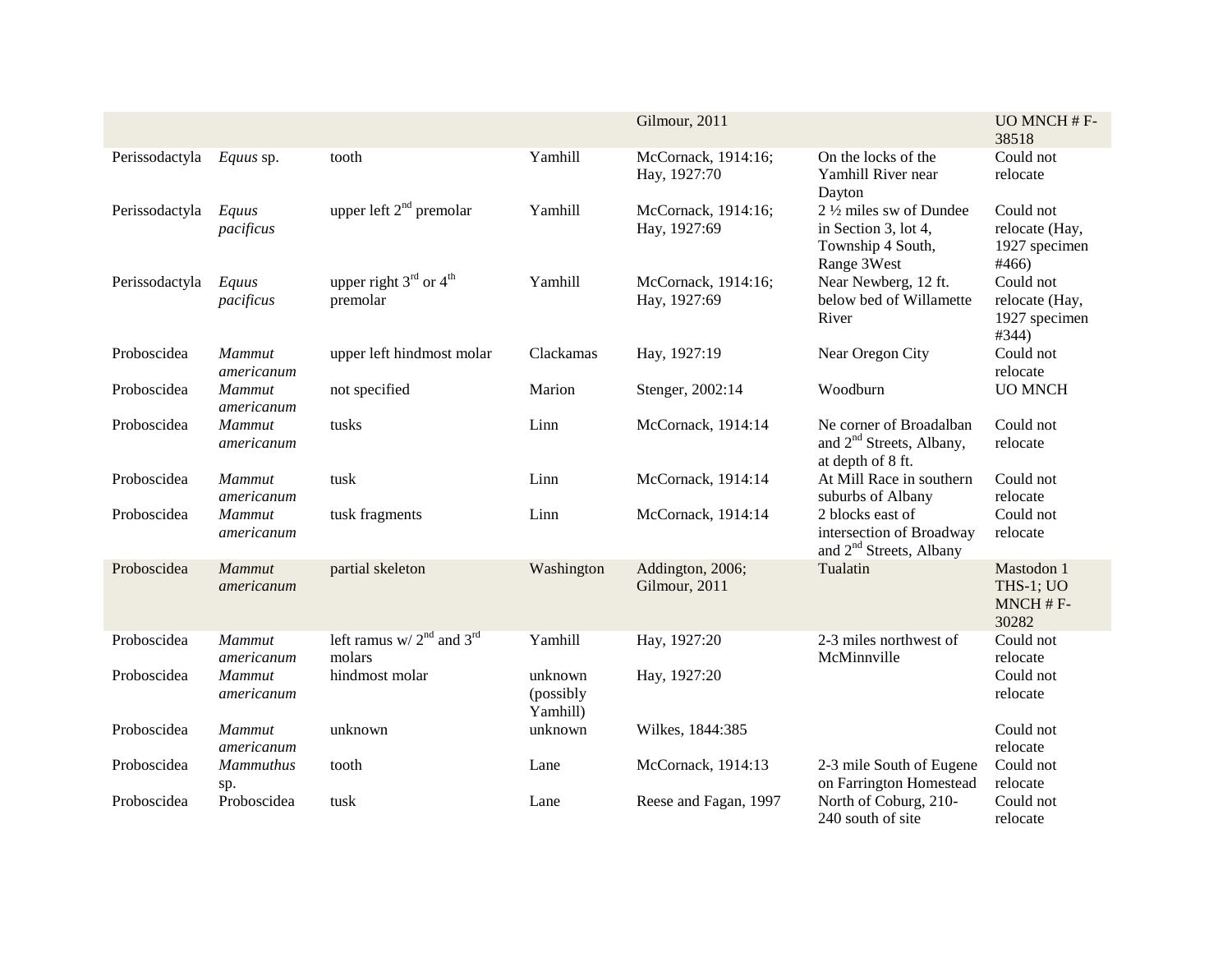|             |                  |                               |        |                        | 35LIN453/LA976                   |                    |
|-------------|------------------|-------------------------------|--------|------------------------|----------------------------------|--------------------|
| Proboscidea | <b>Mammuthus</b> | teeth, two tusks              | Lane   | McCornack, 1914:13     | Township 18 South,               | Could not          |
|             | sp.              |                               |        |                        | Range 3 West                     | relocate           |
| Proboscidea | <b>Mammuthus</b> | one tusk and one fragment of  | Lane   | McCornack, 1914:13     | Township 18 South,               | Could not          |
|             | sp.              | large bone                    |        |                        | Range 3 West                     | relocate           |
| Proboscidea | <b>Mammuthus</b> | tusk                          | Lane   | McCornack, 1914:13     | Township 16 South,               | Could not          |
|             | sp.              |                               |        |                        | Range 3 West, at depth           | relocate           |
|             |                  |                               |        |                        | of 18 feet                       |                    |
| Proboscidea | <b>Mammuthus</b> | tooth                         | Lane   | Hay, 1927:31           | 3 miles south of Eugene          | Could not          |
|             | columbi          |                               |        |                        |                                  | relocate (Hay,     |
|             |                  |                               |        |                        |                                  | 1927 specimen      |
| Proboscidea | <b>Mammuthus</b> | tooth                         |        |                        |                                  | #288)<br>Could not |
|             | columbi          |                               | Lane   | Hay, 1927:31           | 3 miles south of Eugene          | relocate (Hay,     |
|             |                  |                               |        |                        |                                  | 1927 specimen      |
|             |                  |                               |        |                        |                                  | #291)              |
| Proboscidea | Mammuthus        | tooth frag., tusk frag.       | Linn   | Cressman and Laughlin, | 3 miles outside of               | Could not          |
|             | sp.              |                               |        | 1941                   | Lebanon                          | relocate           |
| Proboscidea | <b>Mammuthus</b> | several vertebra, tooth, tusk | Linn   | Cressman, 1947         | Township 14 South,               | Could not          |
|             | sp.              | frag.                         |        |                        | Range 3 West, section 5          | relocate           |
| Proboscidea | <b>Mammuthus</b> | tooth                         | Linn   | McCornack, 1914:13     | Township 12 South,               | Could not          |
|             | sp.              |                               |        |                        | Range 4 West, at or near         | relocate           |
|             |                  |                               |        |                        | Tangent on the                   |                    |
|             |                  |                               |        |                        | Calapooya River                  |                    |
| Proboscidea | <b>Mammuthus</b> | tooth                         | Linn   | McCornack, 1914:13     | Township 12 South,               | Could not          |
|             | sp.              |                               |        |                        | Range 2 West, in                 | relocate           |
|             |                  |                               |        |                        | Lebanon                          |                    |
| Proboscidea | <b>Mammuthus</b> | tooth                         | Linn   | McCornack, 1914:13     | Township 12 South,               | Could not          |
|             | sp.              |                               |        |                        | Range 3 West, on                 | relocate           |
|             |                  |                               |        |                        | Anderson Farm near               |                    |
|             |                  |                               |        |                        | Tangent                          |                    |
| Proboscidea | <i>Mammuthus</i> | two teeth                     | Linn   | McCornack, 1914:13     | Township 12 South,               | Could not          |
|             | sp.              |                               |        |                        | Range 1 West, east of<br>Lebanon | relocate           |
| Proboscidea | <b>Mammuthus</b> | tooth                         | Linn   | McCornack, 1914:13;    | On Willamette river              | Could not          |
|             | columbi          |                               |        | Hay, 1927:31           | below Harrisburg                 | relocate           |
| Proboscidea | <b>Mammuthus</b> | bones and teeth               | Linn   | Hay, 1927:32           | 4 miles east of Lebanon          | Could not          |
|             | columbi          |                               |        |                        |                                  | relocate           |
| Proboscidea | <b>Mammuthus</b> | cranium, molars, four tusks,  | Marion | Hansen and Packard,    | 3 miles east of Lebanon,         | Could not          |
|             | sp.              | upper molars, three lower     |        | 1949                   | sw $1/4$ , Section 36,           | relocate           |
|             |                  |                               |        |                        |                                  |                    |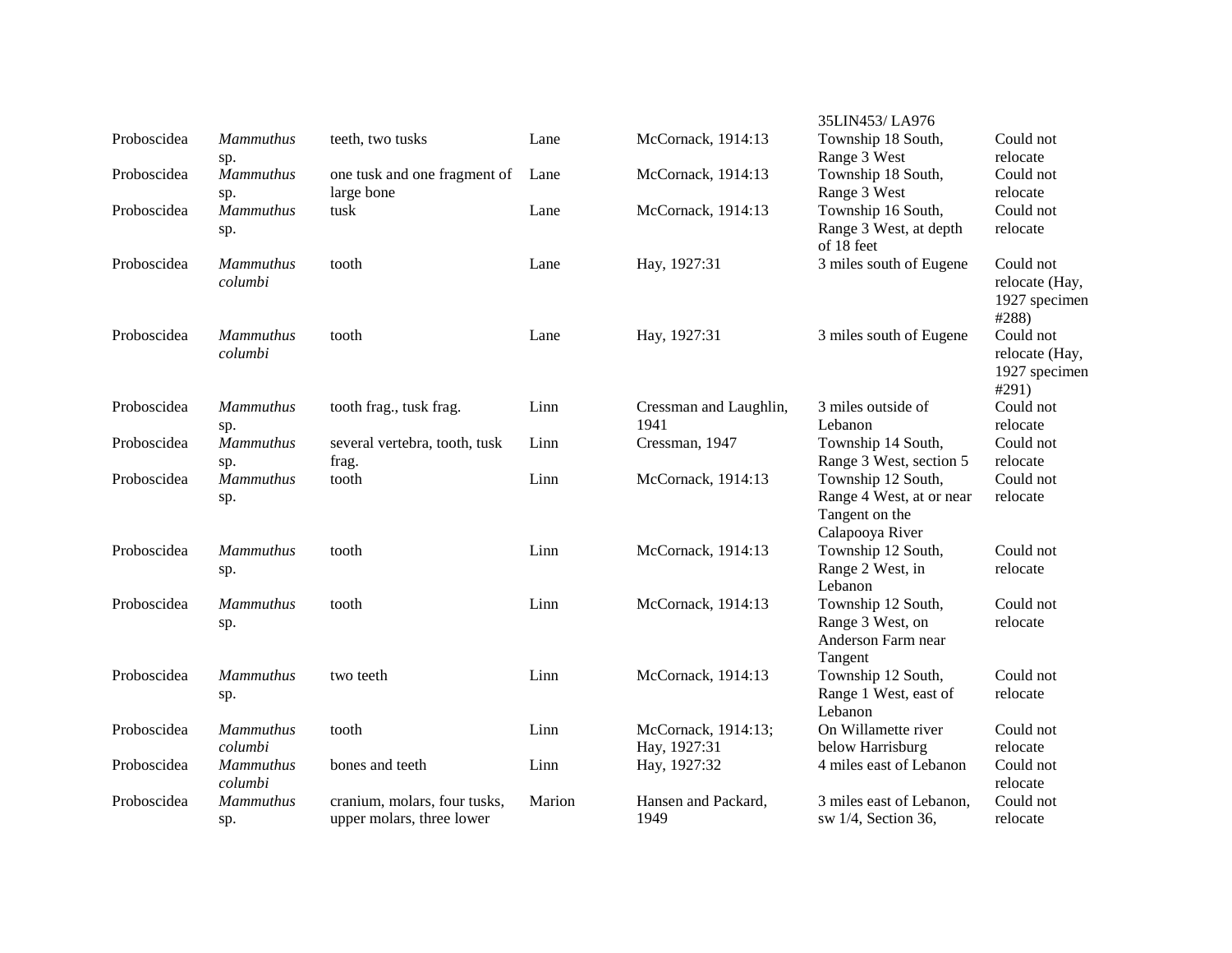|             |                             | molars, humerus frag.,<br>femur frag., fragmented limb<br>bones, sacrum, ribs        |            |                                                                  | Township 6 South,<br>Range 5 1 West,<br>elevation of about<br>625 feet               |                                                       |
|-------------|-----------------------------|--------------------------------------------------------------------------------------|------------|------------------------------------------------------------------|--------------------------------------------------------------------------------------|-------------------------------------------------------|
| Proboscidea | <b>Mammuthus</b><br>columbi | ten teeth, shoulder blade, jaw                                                       | Marion     | Hay, 1927:32                                                     | Township 7 South,<br>Range 1East, 5 ft. below<br>surface                             | Could not<br>relocate                                 |
| Proboscidea | <b>Mammuthus</b><br>columbi | lower left deciduous<br>hindmost molar                                               | Marion     | Hay, 1927:32                                                     | On Willamette River at<br>Ray's Landing, 1/2 mile<br>below mouth of Yamhill<br>River | Could not<br>relocate                                 |
| Proboscidea | <b>Mammuthus</b><br>columbi | left and right upper $5th$<br>molars, left femur, tusk<br>fragments, pelvic fragment | Marion     | Barton and Cearley, 2008;<br>Cearley, 2008; Gilmour,<br>2011     | Pratum                                                                               | Mammoth 2<br><b>UO MNCH F-</b><br>55633               |
| Proboscidea | <b>Mammuthus</b><br>columbi | not specified                                                                        | Marion     | Stenger, 2002:14                                                 | Woodburn                                                                             | <b>UO MNCH</b>                                        |
| Proboscidea | <b>Mammuthus</b><br>sp.     | partial skeleton                                                                     | Washington | Kittleman, 1976;<br>Gilmour, 2011;                               | Hillsboro                                                                            | Mammoth 1<br>UO MNCH # F-<br>29247                    |
| Proboscidea | <b>Mammuthus</b><br>sp.     | tooth                                                                                | Washington | McCornack, 1914:14                                               |                                                                                      | Could not<br>relocate                                 |
| Proboscidea | <b>Mammuthus</b><br>columbi | two teeth                                                                            | Washington | Hay, 1927:33                                                     |                                                                                      | Could not<br>relocate (Hay,<br>1927 specimen<br>#298) |
| Proboscidea | <b>Mammuthus</b><br>sp.     | tooth                                                                                | Yamhill    | McCornack, 1914:13                                               | Dayton                                                                               | Could not<br>relocate                                 |
| Proboscidea | <b>Mammuthus</b><br>sp.     | tooth                                                                                | Yamhill    | McCornack, 1914:13                                               | From bank of Yamhill<br>River, Dayton                                                | Could not<br>relocate                                 |
| Proboscidea | <b>Mammuthus</b><br>sp.     | ulna                                                                                 | Yamhill    | McCornack, 1914:13                                               | Dayton                                                                               | Could not<br>relocate                                 |
| Proboscidea | <b>Mammuthus</b><br>columbi | lower left hindmost molar                                                            | Yamhill    | Condon, 1902; Hay<br>Dayton<br>1927:32                           |                                                                                      | Could not<br>relocate                                 |
| Proboscidea | <b>Mammuthus</b><br>columbi | upper right last molar                                                               | Yamhill    | Hay, 1927:32                                                     | Dayton                                                                               | Could not<br>relocate                                 |
| Proboscidea | <b>Mammuthus</b><br>columbi | teeth                                                                                | Yamhill    | Hay, 1927:33                                                     | Around Newberg                                                                       | Could not<br>relocate                                 |
| Proboscidea | <b>Mammuthus</b><br>columbi | partial skeleton                                                                     | Yamhill    | Stenger and Fitzsimons,<br>2007; Stenger, 2010;<br>Gilmour, 2011 |                                                                                      | Private<br>collection                                 |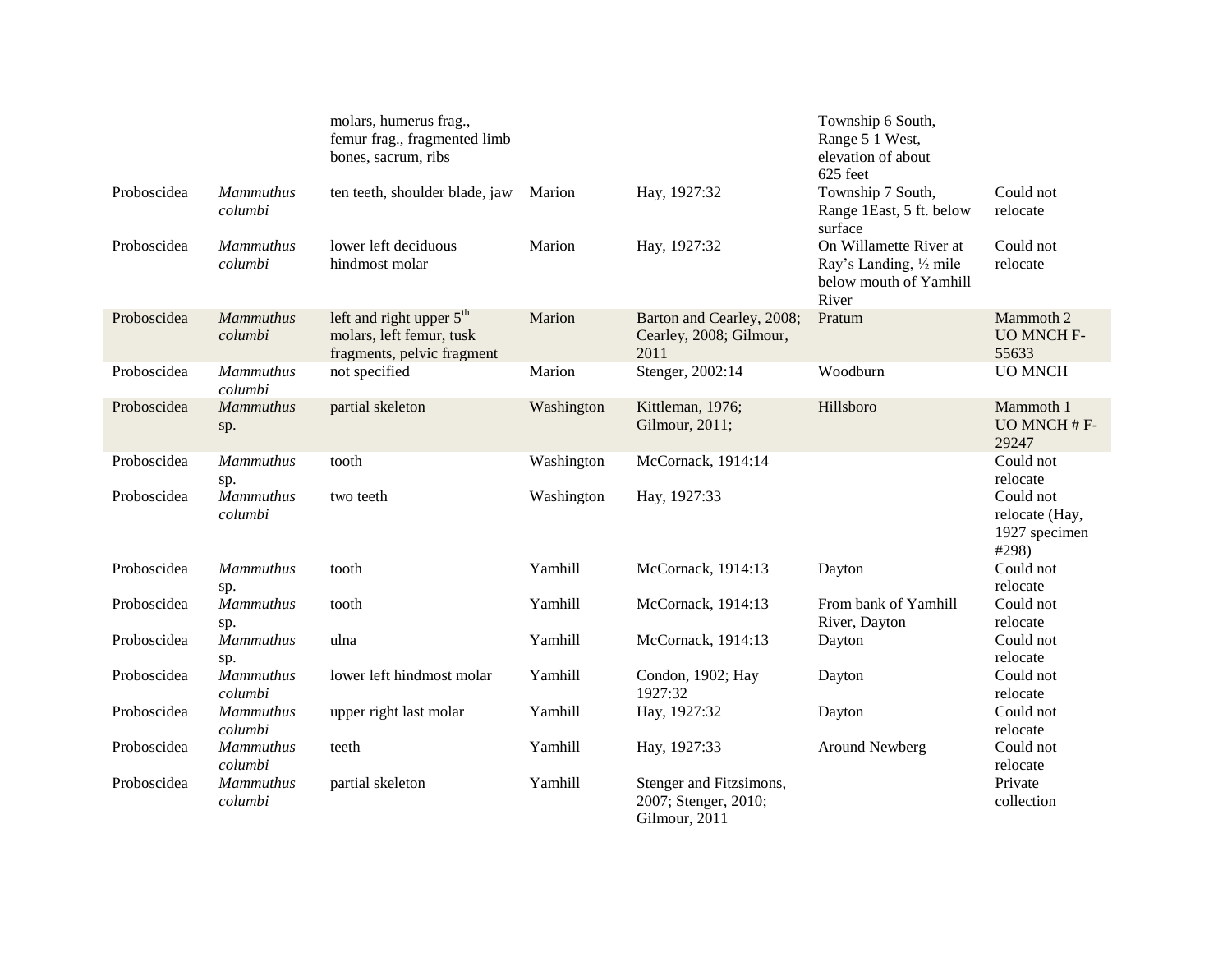| Proboscidea | <b>Mammuthus</b><br>columbi   | upper molar                                            | unknown    | Hay, 1927:33                        |                                                                                     | Could not<br>relocate (Hay,<br>1927 specimen<br>#298) |
|-------------|-------------------------------|--------------------------------------------------------|------------|-------------------------------------|-------------------------------------------------------------------------------------|-------------------------------------------------------|
| Proboscidea | Elephantidae                  | tooth                                                  | Clackamas  | McCornack, 1914:13;<br>Hay, 1927:52 | Township 3 South,<br>Range 1 East, from<br>Mollala River at Canby                   | Could not<br>relocate                                 |
| Proboscidea | Elephantidae                  | tooth                                                  | Clackamas  | McCornack, 1914:14;<br>Hay, 1927:52 | Wilsonville                                                                         | Could not<br>relocate                                 |
| Proboscidea | Elephantidae                  | tusk fragment, upper $2nd$<br>molar, lower $3rd$ molar | Lane       | Perkins, 1842:136; Hay,<br>1927:51  | Around Eugene, 12 ft.<br>below surface, possibly<br>found with sloth (Hay<br>1927:8 | Could not<br>relocate                                 |
| Pilosa      | Paramylodon<br>harlani        | tooth, humerus                                         | Lane       | Perkins, 1842:132; Hay,<br>1927:8   | 12 ft. below surface                                                                | Could not<br>relocate                                 |
| Pilosa      | Paramylodon<br>harlani        | mandible                                               | unknown    | Hay, 1927:8                         |                                                                                     | Could not<br>relocate                                 |
| Pilosa      | Paramylodon<br>harlani        | $4th$ molariform                                       | Marion     | Stenger, 2000a:15-16                | Woodburn                                                                            | <b>UO MNCH</b>                                        |
| Pilosa      | Paramylodon<br>harlani        | six teeth                                              | Marion     | Stenger, 2000b:6-7                  | Woodburn                                                                            | <b>UO MNCH</b>                                        |
| Pilosa      | cf.<br>Paramylodon<br>harlani | not specified                                          | Marion     | Stenger, 2001:6                     | Woodburn                                                                            | <b>UO MNCH</b>                                        |
| Pilosa      | cf.<br>Paramylodon<br>harlani | tooth                                                  | Marion     | Stenger, 2004:4                     | Woodburn                                                                            | <b>UO MNCH</b>                                        |
| Pilosa      | cf.<br>Paramylodon<br>harlani | teeth and jaw fragments                                | Marion     | Stenger, 2006:5, 11                 | Woodburn                                                                            | <b>UO MNCH</b>                                        |
| Pilosa      | Paramylodon<br>harlani        | not specified                                          | Marion     | Stenger, 2002:14                    | Woodburn                                                                            | <b>UO MNCH</b>                                        |
| Pilosa      | Paramylodon<br>harlani        | dermal ossicle                                         | Marion     | Stenger, 2004:17                    | Woodburn                                                                            | UO MNCH # F-<br>38571                                 |
| Pilosa      | Paramylodon<br>harlani        | right femur, left humerus                              | Washington | Akersten, 1976; Gilmour<br>2011     | Hillsboro                                                                           | Sloth 1<br><b>UO MNCH #s</b><br>F-29242, F-<br>29243  |
| Pilosa      | Paramylodon<br>harlani        | synsacrum                                              | Washington | Gilmour, 2011                       | <b>Tualatin River/Fanno</b><br>Creek                                                | Sloth <sub>2</sub><br>THS-2                           |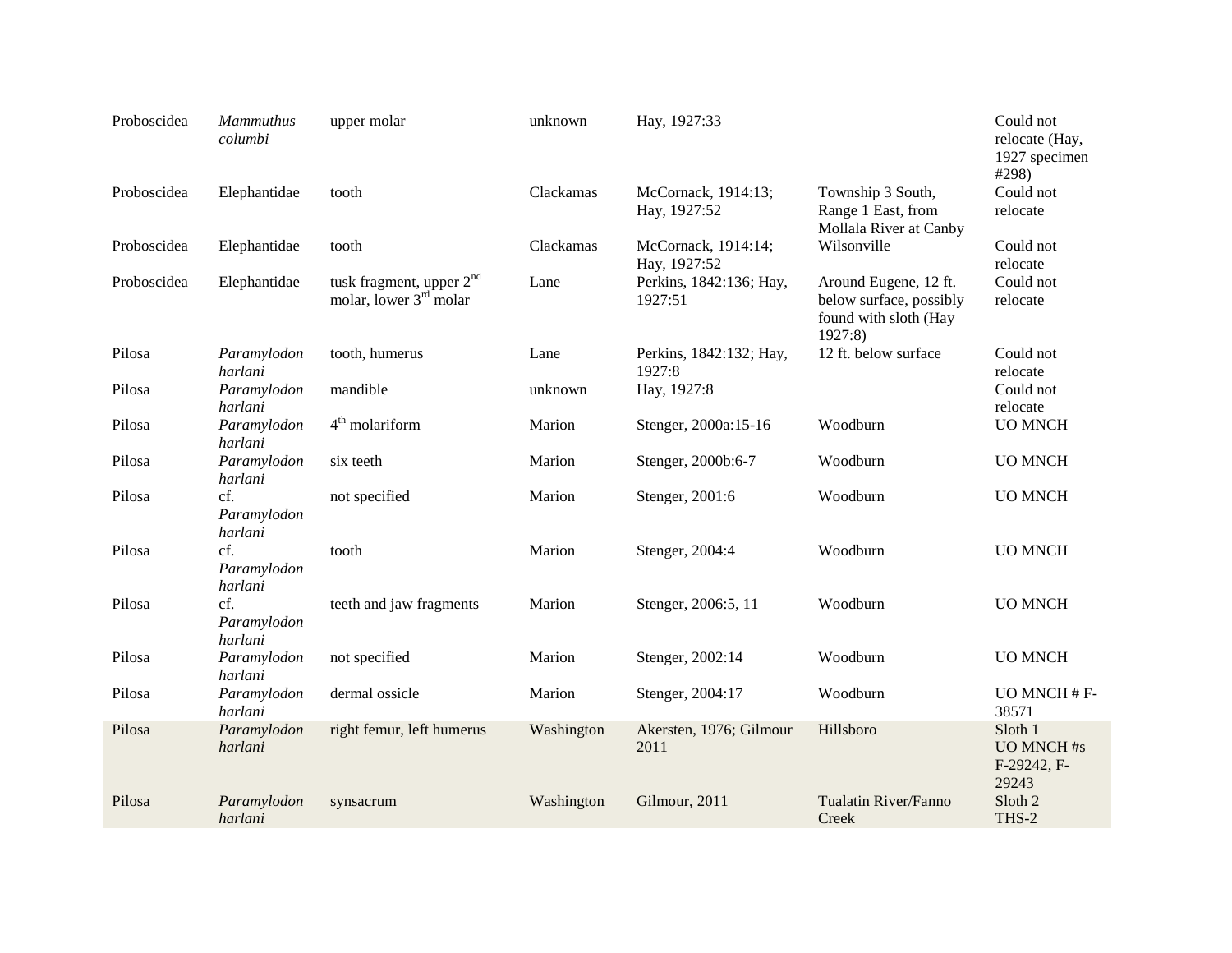| Pilosa | Paramvlodon<br>harlani | right humerus     | Yamhill | Gilmour, 2011        | In river bank at<br>confluence of unnamed<br>creek and South Yamhill | Private<br>collection |
|--------|------------------------|-------------------|---------|----------------------|----------------------------------------------------------------------|-----------------------|
| Pilosa | Megalonyx              | two claws         | Yamhill | McCornack, 1914:15;  | On a bluff on Yamhill                                                | Could not             |
|        | jeffersoni             |                   |         | Hay, 1927:8, 32      | river, near Dayton,                                                  | relocate              |
| Pilosa | Pilosa                 | two jaw fragments | Marion  | Stenger, 2000a:15-16 | Woodburn                                                             | <b>UO MNCH</b>        |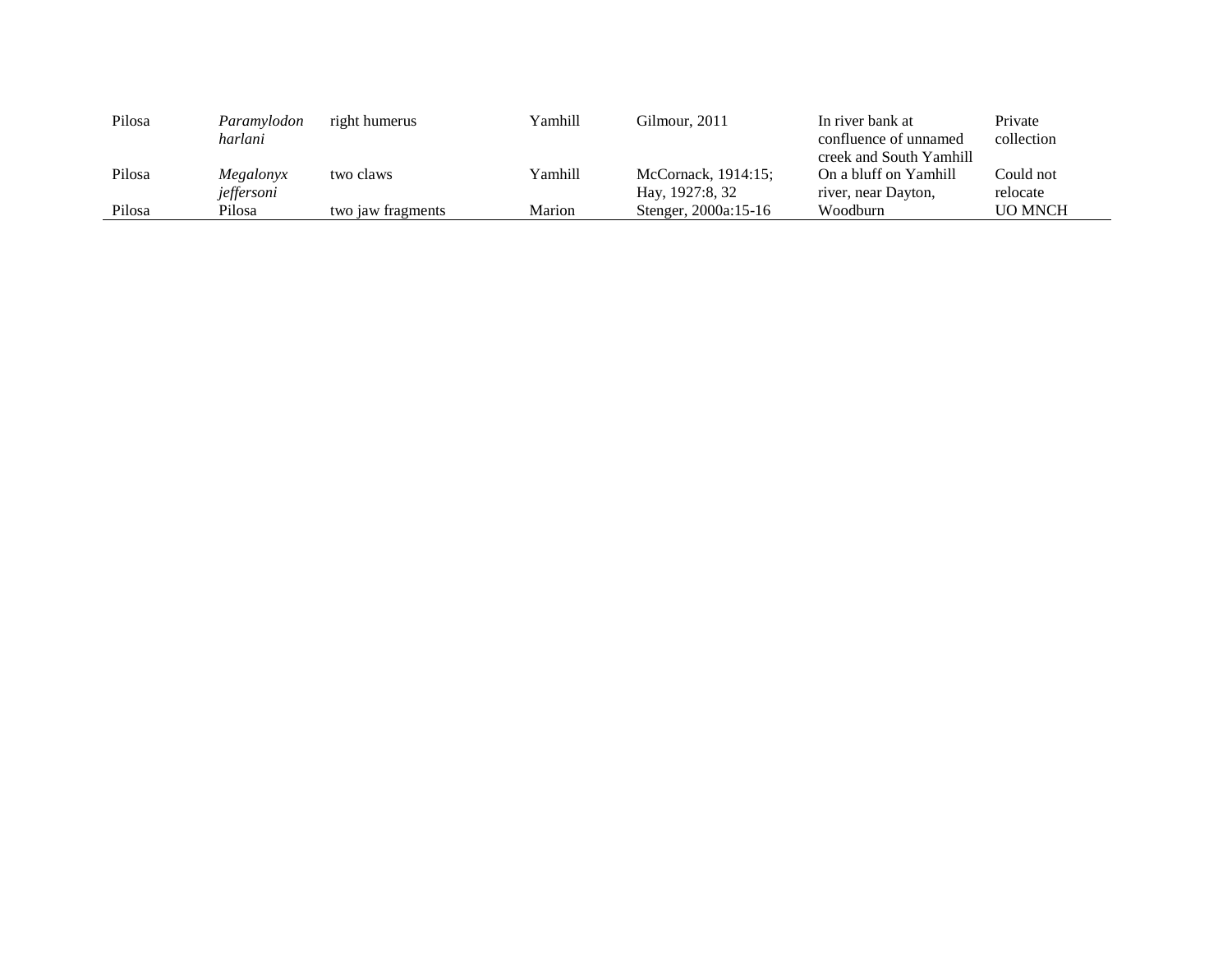| $\sigma$ of the contract of the contract $(17/6)$ for the squared procedures and Table T for information on bone samples.<br>Specimen | n                       | df             | $T_{crit (p < .05)}$ | $\mathbf T$ | Result      |  |  |  |
|---------------------------------------------------------------------------------------------------------------------------------------|-------------------------|----------------|----------------------|-------------|-------------|--|--|--|
| Comparing results from different labs and pre-                                                                                        |                         |                |                      |             |             |  |  |  |
| treatments, splits from same bone sample                                                                                              |                         |                |                      |             |             |  |  |  |
| Hillsboro                                                                                                                             |                         |                |                      |             |             |  |  |  |
| Bison 1                                                                                                                               | 3                       | $\overline{2}$ | 5.99                 | 3.43        | No outliers |  |  |  |
| Sloth 1                                                                                                                               | 3                       | $\sqrt{2}$     | 5.99                 | 4.21        | No outliers |  |  |  |
| Mammoth 1                                                                                                                             | $\overline{3}$          | $\overline{2}$ | 5.99                 | 240.88      | Outliers    |  |  |  |
| Tualatin                                                                                                                              |                         |                |                      |             |             |  |  |  |
| Mastodon 1                                                                                                                            | 3                       | $\overline{2}$ | 5.99                 | 0.52        | No outliers |  |  |  |
| Tualatin River-Fanno Creek                                                                                                            |                         |                |                      |             |             |  |  |  |
| Sloth <sub>2</sub>                                                                                                                    | 3                       | 2              | 5.99                 | 10.23       | Outliers    |  |  |  |
| Woodburn-Legion Park                                                                                                                  |                         |                |                      |             |             |  |  |  |
| Horse 1                                                                                                                               | 3                       | $\overline{c}$ | 5.99                 | 47.62       | Outliers    |  |  |  |
| Horse 2                                                                                                                               | $\overline{3}$          | $\overline{c}$ | 5.99                 | 7.52        | Outliers    |  |  |  |
| Bison 2                                                                                                                               | 3                       | $\sqrt{2}$     | 5.99                 | 9.98        | Outliers    |  |  |  |
| Bison 3                                                                                                                               | $\overline{\mathbf{3}}$ | $\sqrt{2}$     | 5.99                 | 8.43        | Outliers    |  |  |  |
| Bison 4                                                                                                                               | $\overline{3}$          | $\overline{2}$ | 5.99                 | 6.86        | Outliers    |  |  |  |
| Woodburn High School                                                                                                                  |                         |                |                      |             |             |  |  |  |
| Bison 5                                                                                                                               | 5                       | $\overline{4}$ | 9.49                 | 2.60        | No outliers |  |  |  |
| Comparing XAD results for Woodburn-Legion                                                                                             |                         |                |                      |             |             |  |  |  |
| Park Locality: testing whether separate bone                                                                                          |                         |                |                      |             |             |  |  |  |
| specimens derive from the same individual                                                                                             |                         |                |                      |             |             |  |  |  |
| Horse 1 vs Horse 2                                                                                                                    | 2                       | $\mathbf{1}$   | 3.84                 | 27.75       | Outliers    |  |  |  |
| Bison 2 vs Bison 3                                                                                                                    | $\overline{c}$          | $\mathbf{1}$   | 3.84                 | 460.04      | Outliers    |  |  |  |
| Bison 2 vs Bison 4                                                                                                                    | $\overline{2}$          | $\mathbf{1}$   | 3.84                 | 561.98      | Outliers    |  |  |  |
| Bison 3 vs Bison 4                                                                                                                    | $\overline{c}$          | $\mathbf{1}$   | 3.84                 | 5.88        | Outliers    |  |  |  |

**Supplementary Table 2. Chi-Squared tests comparing conventional 14C ages of Willamette Valley megafaunal specimens.** See Ward and Wilson (1978) for chi-squared procedures and Table 1 for information on bone samples.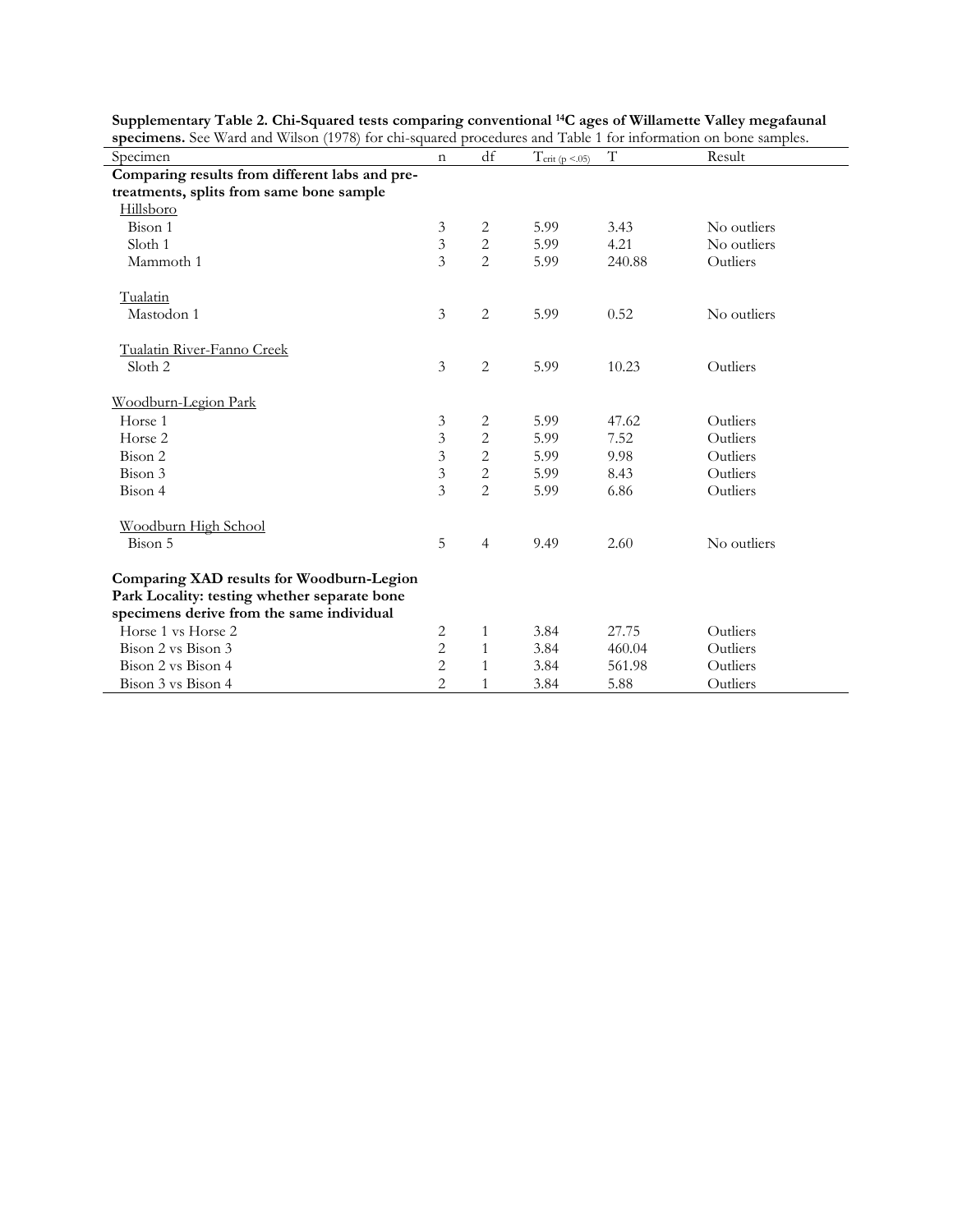## **References Supplementary Material**

Addington, Y.S. (Ed.), 2006. Mastodon: The Tualatin Connection. On file, Tualatin Historical Society, Tualatin.

Akersten, W.A., 1976. Letter to Laurence R. Kittleman dated December 9, 1976 (RE: UO paleontological locality #2666). On file, University of Oregon Museum of Natural and Cultural History, Eugene.

Barton, B.R., Cearley, S.J., 2008. Paleontological Investigations at the Pratum-Rutschman/Qualey Mammoth Site, Marion County, Oregon. Current Research in the Pleistocene 25, 161-163.

Bonnichsen, R., Full, M., Reken, M., 2002. Preliminary Report of the McMinnville Mammoth, Oregon: A Taphonomic Approach. First International Symposium on Early Man in America, 1<sup>st</sup> Biennial Meeting, Mexico D.F., Mexico. On file, University of Oregon Museum of Natural and Cultural History, Eugene.

Cearley, S.J., 2008. Paleontology, Geography and Biochemistry of the Pratum Mammoth, Western Oregon. Unpublished Bachelor of Science thesis. Department of Geology, Central Washington University, Ellensburg.

Condon, T., 1902. The Two Islands and What Came of Them. J.K. Gill Co., Portland.

Cressman, L.S., 1947. Further Information on Projectile Points from Oregon. American Antiquity 13, 177-179.

Cressman, L.S., Laughlin, W.S., 1941. A Probable Association of Mammoth and Artifacts in the Willamette Valley, Oregon. American Antiquity 6, 339-342.

Ellingson, D.B., Davis, E.B., 2009. Preliminary Report on a Pathological *Bison antiquus* Skeleton from Woodburn, Oregon, Excavated as Part of a High School Curriculum. Geological Society of America Abstracts with Programs 41, 455.

Gilmour, D.M., 2011. Chronology and Ecology of late Pleistocene Megafauna in the northern Willamette Valley, Oregon. Unpublished Master of Arts thesis. Department of Anthropology, Portland State University, Portland.

Hansen, H.P., Packard, E.L., 1949. Pollen Analysis and the Age of Proboscidian Bones near Silverton, Oregon. Ecology 30, 461-468.

Hay, O.P., 1927. The Pleistocene of the Western Region of North America and Its Vertebrated Animals. Carnegie Institution of Washington, Washington D.C.

Kittleman, L.R., 1976. Application for Faculty Research Award (RE: UO paleontological locality #2666). On file, University of Oregon Museum of Natural and Cultural History, Eugene.

McCornack, E.C., 1914. A Study of Oregon Pleistocene. University of Oregon Bulletin, New Series 12, 2-16.

McCornack, E.C., 1920. Contributions to the Pleistocene History of Oregon. University of Oregon Leaflet Series, Geology Bulletin 6, 1-22.

Perkins, H.C., 1842. Notice of Fossil Bones from Oregon Territory in a letter to Dr. C.T. Jackson. American Journal of Science and Arts 42, 136-140.